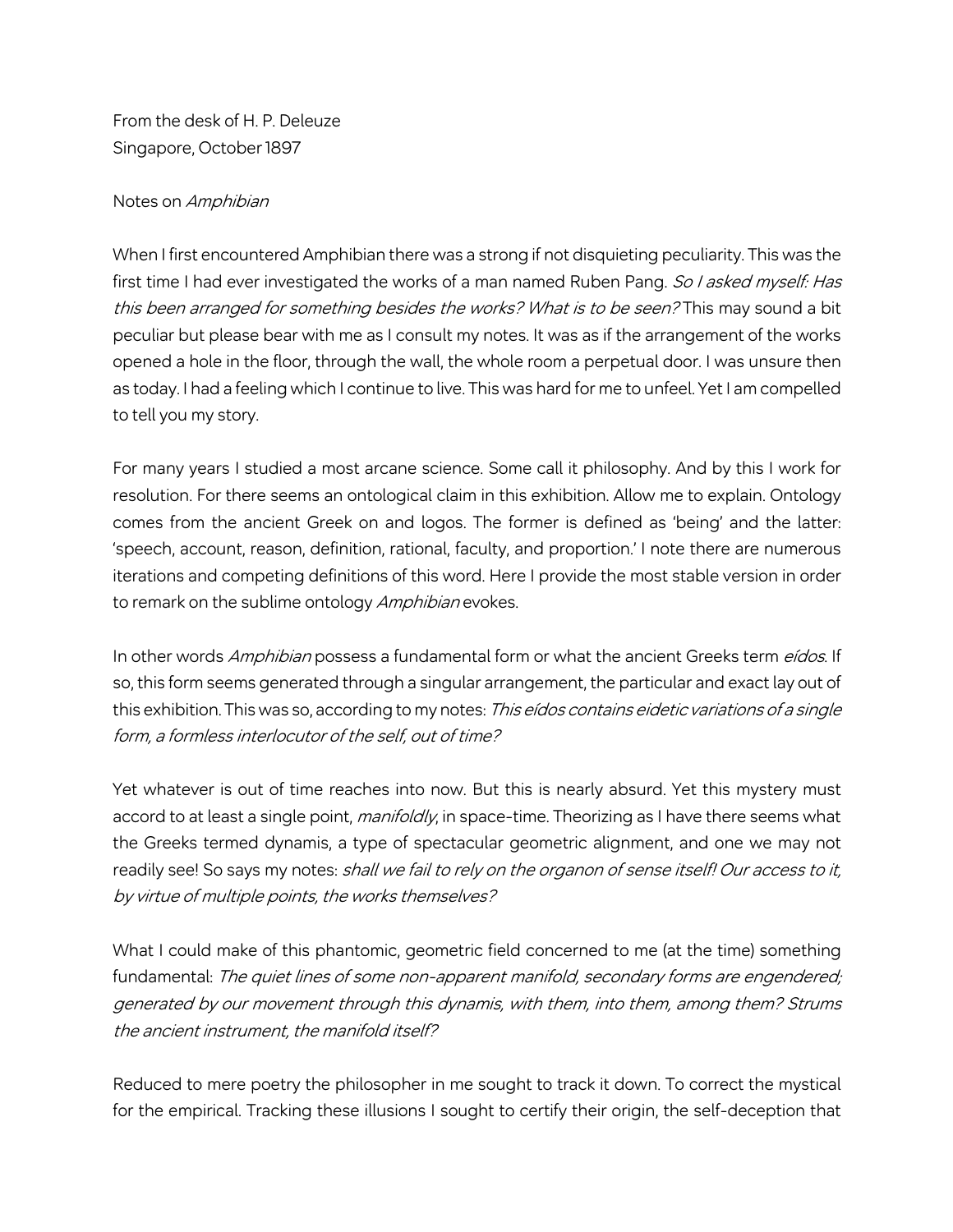existence must be! For what secrets stand behind appearances if not the incomprehensibility of forever? For illusions are first our own apparitions, the trick of tracking down is in our own thoughts. Accordingly illusions duly protect this form – the illusions we make that is. And only the most absolute and brave philosopher will attempt to upend his own reflection!

Yet I must admit to a speculative breath washing over me. I may only source my notes to describe it: Why do I feel the wind of the sea in an enclosed room? Why do I feel something lurching behind me?

The arcane science I use to solve the phenomenon Amphibian must first deal with the imagination. It fools us, it was Pascal's most formidable foe! Yet the imagination is a great joy! I was caught up in it, says the notes: Be warned, when it drops us from the flight of abstraction a gut level terror pierces from inside. Then our only concept is internal, neither trauma nor memory – <sup>a</sup> fundamental shape change or reorganization. And in my notes I remark of a smell: an ozone afar, a far way lurking permeation of the common masks we don? A geometric blossom which reorganizes biological functions. Whom among the viewing, in this depeopled reality enfearing disease; who among you dare remove this mask? *Do I fear my amphibian skin?* 

Let us consider the becoming of some *thing*, the entry of some *thing* through a door, a door outside the common walls of the gallery. A door which swings wider than the walls and closes into a single point. No, I must set my imagination aside. With courage I asked: What type of muse could an amphibian be? Why name a muse thus? It must not be. One is apt to think of the amphibian integument, its various layers and porosities which aspirate, exhale, excrete, and eat.

Yet where is this skin? I feel on the edge of madness, having come to this far off city in the midst of a pandemic. Nonetheless let us think beyond some disquieting half-figure, the unseen but felt, despite the weird sense of a last laugh; a humor behind eyes we meet. No. Let us consider it true enough and try to unsee it in the mind. With us there is a formless impression – I truly must call it that. It lurks behind acute sensation.

Let us strum with the mind's curious curved finger, this thread of thought, the thread which ties itself to a virtual corner, a corner beyond actual space-time, outside the walls we stand within. From the beach at night, nine casting hands to a night kept, red globe Have a Safe Trip Dear. One turns only to receive a message from ancient Ur, or so the notes said. A most strange line of tablets! Yet these tablets are not written in cuneiform. It is not punctured clay. It is from another place, the writing comes from inside, something slithered out, with an indifferent crawl, moving in accord to some vestigial will, as if dropping in from without.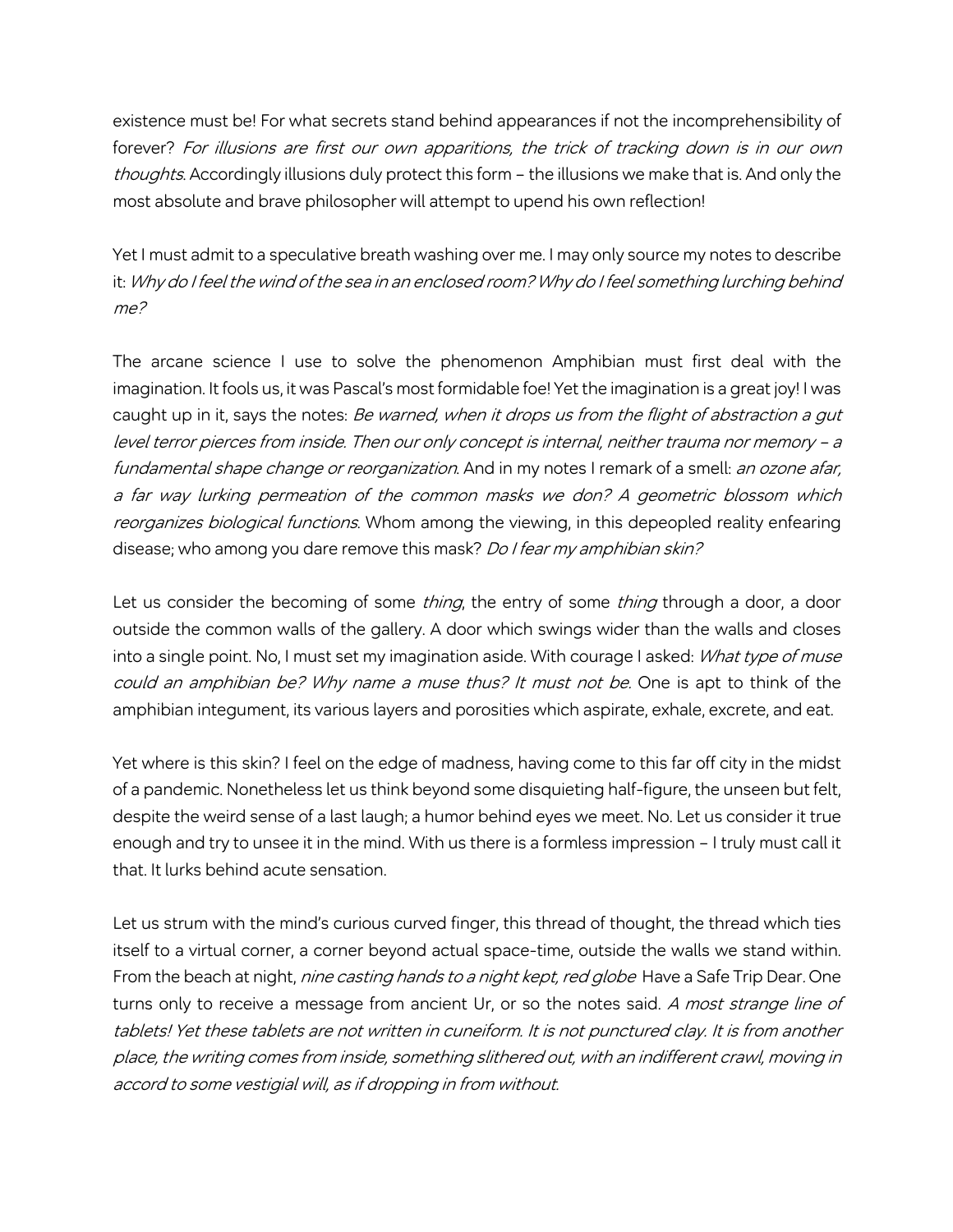Upon review of these most haunting notes I tried to coagulate a thesis: This vestigial will reminds us, of our diluted facsimilia, the day to day which denies, a great absolute architecture of the incomprehensible, our sense for which, decays as clouds in sunset do disintegrate into space. The dance illusion floats before us. This will reminds us of a movement lost.

More profane reads the notes: I need suppress the imagination, the migration of memories, a life we find in sleep, reaching back behind the brain, formerly performed, the grip of the instinct, to collision of forms, <sup>a</sup> movement becoming, amphibian cadence, of a depth behind time, a dance despite the title: Forever!?

I am a scholar of the most ancient, natural science, the parent of all sciences: Philosophy! This science owes only poetry for its progenic status. And I declare, as my time runs thinner: How could these tablets of Forever have parts 1, 2, 3, 4, 5? Forever here is a sequence shattered into tablets from which the amphibian, the near formless thing, slithered hitherto. Yet if we see how they – and yes, these figures must be 'they'! - crowd upon an entry in each tablet, might we come to understand the *horror vaccui* of forever. Aspiration, exhalation, inspiration, inhalation. Time to eat.

The tablets! Are they amphibian skin, some world terrain? What is being eaten? Is it the stars of night and early morning, clouded by the horns of a constantly illuminated planet? Have I now unseen the stars? Consult the bloodied moon in Safe Trip.

Let us turn from my neurotic trepidation. Back to the works! They are significant points or objects in themselves. Each has a topography and there one finds spaces, figures, movements. The illusions we inflate and situate into ideas. For this is at the heart of *eídos*.

The hour is running thinner and there is something I must omit – something to miss. I itch beneath my face, a face this mask has become. I glimpse this work *Face Donor*. I am seeking an origin. Here the entry point is forming; a feeling of an oculus. Quickly, my notes! An origin? The world here seems upended, the amphibian left the sum of our face; what it sees. And further to the left There's a Star in Her Eyes floats a sideways turned eye! Can you see the strumming strings? The decoagulated morph in exploding flesh rain?

Back to the tablets! *Brave Men Run in My Family* – and so the story of running, of being routed; the trauma's embrace, ever loving ember, ever latching, ever piercing. This must be what is meant when the gut singer horns in a vacuum. No sound.

Upon the back wall a story unfolds forever. The amphibian moves through each never to be grasped. In a row its moves, like a needle and thread through each portal. In each tablet found is